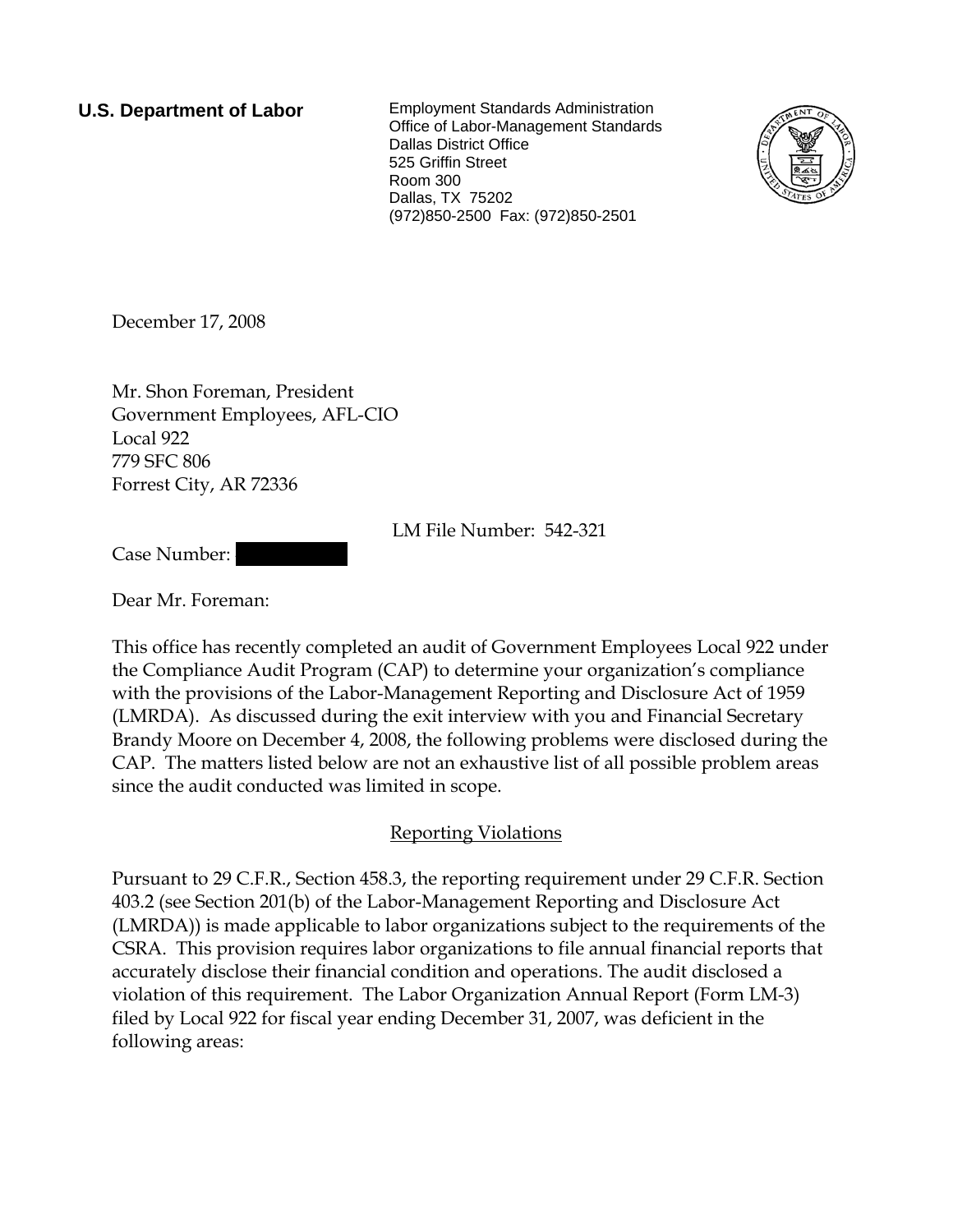Mr. Shon Foreman December 17, 2008 Page 2 of 4

### 1. Other Receipts

Local 922 did not include \$3,689 of AFGE rebates and \$700 in travel advance reimbursements in Item 43 (Other Receipts). It appears the union erroneously reported these payments in Item 38 (Dues). The LM-3 instructions require the local to report receipts other than those reported in Item 38 through 42 in Item 43 (Other Receipts).

## 2. Disbursement to Employees

Local 922 did not include \$2,192 in disbursements to members who are not officers in Item 46 (To Employees). It appears the union erroneously reported these payments in Item 48 (Office & Administrative Expense). The LM-3 instructions require that the local report payments to individuals other than officers in Item 46 (To Employees).

#### 3. Professional Fees

Local 922 did not include \$769 in disbursements for arbitrations/arbitrator in Item 49 (Professional Fees). It appears the union erroneously reported these payments in Item 48 (Office & Administrative Expense). The LM-3 instructions require that the local report payments to outside professionals in Item 49 (Professional Fees).

## 4. Contributions, Gifts & Grants

Local 922 did not include \$379 in disbursements for flowers in Item 51 (Contributions, Gifts & Grants). It appears the union erroneously reported the payments in Item 48 (Office & Administrative Expense). The LM-3 instructions require locals report these disbursements in Item 51 (Contributions, Gifts & Grants).

## 5. Purchase of Investments & Fixed Assets

Local 922 did not include \$1,175 in disbursements for a television and computer monitor in Item 52 (Purchase of Fixed Investments & Fixed Assets). It appears the union erroneously reported the payments in Item 48 (Office & Administrative Expense). The LM-3 instructions require locals report purchases of fixed assets in Item 52 (Purchase of Investments & Fixed Assets).